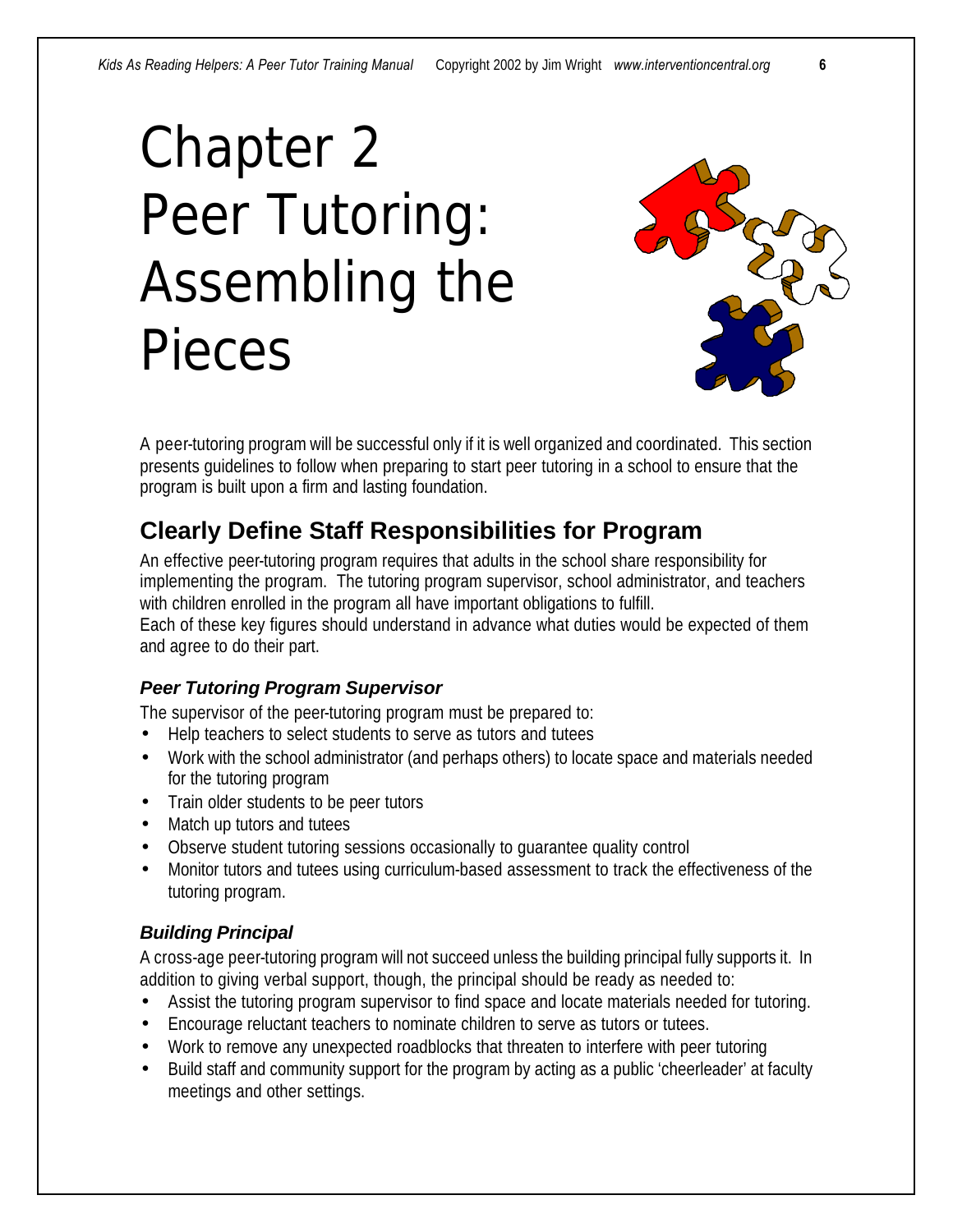#### *Teachers of Student Tutors & Tutees*

Teachers who agree to let children from their classrooms be peer tutors or tutees must understand that:

- Instructors are responsible for ensuring that a child being tutored brings reading material (e.g., assigned reading book) to every tutoring session that matches the tutee's reading skills.
- With few exceptions, peer-tutoring sessions should always be given priority in the student's classroom schedule. If the student does need to miss a tutoring session because of a classroom scheduling conflict, the teacher should notify the program supervisor in advance to permit the supervisor to reschedule the peer tutoring appointment or make other arrangements to make up the session.
- Peer tutoring is a necessary instructional support---*not* a privilege to be withheld as a consequence for student misbehavior. In other words, students should never be prevented from attending peer tutoring as a form of punishment.

# **Create System for Records Storage & Organization**

A peer tutoring program requires the collection and storage of a great deal of information: what children will be participating, what meeting times are best for which pairs of tutors and tutees, curriculum-based measurement reading data collected on an ongoing basis for each child enrolled in the program, etc.

As the program supervisor, you should figure out how to store crucial information efficiently as one of the very first steps in establishing your peer-tutoring program. The good news is that there are lots of forms and ideas in this manual to help you manage all of your program information. Here are a few suggestions for getting started:

- Develop a system for organizing and storing peer tutoring information that meets your needs and available resources. Some supervisors might choose to store their program information in three-ring binders, while others may opt to put it into folders and store it in a file-cabinet. Put together a system that works for you.
- Store your tutoring program records in a location that is secure (e.g., in a room that can be locked when it is not being used).
- Be sure that others who might be helping you with your peer-tutoring program can get access to records when they need them. For example, if you have a teaching assistant who regularly monitors the reading performance of tutees in the program using Curriculum-Based Measurement reading probes, that assistant will probably need to have access to your program records to add information about the CBM data that she or he has collected.
- Make extra copies of those forms that you use often (e.g., curriculum-based measurement reading monitoring charts) and store them with your other records for easy central access.

# **Inventory Locations in School Suitable for Peer Tutoring**

Imaginative schools can often find many locations throughout the building that would be suitable for peer tutoring. There are two primary requirements for such locations. First, they should be relatively free of distractions. Second, these locations must be under the general supervision of an adult whenever peer tutoring is taking place.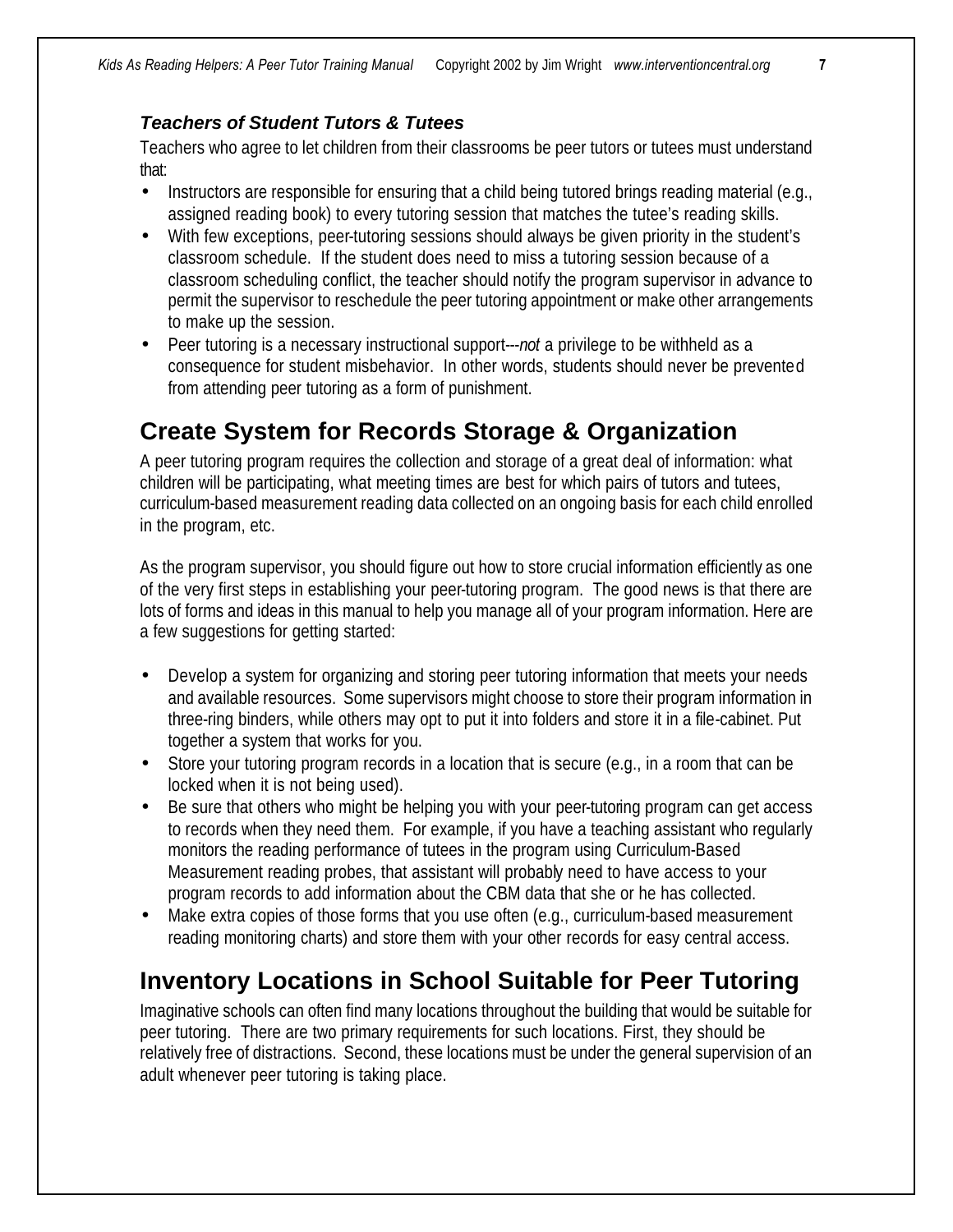The school library can be an excellent place for peer tutors to meet with their tutees. Other possible locations may be a table in the cafeteria before lunch, the music room during a free period, or even a quiet corner of a classroom. Any location is acceptable so long as it is on school grounds, allows students to work together in relative quiet, and is supervised by school staff.

In schools where instructional space is scarce, staff in charge of organizing a peer tutoring program may want to walk the building at different times of the day to map out those locations that would be appropriate for peer tutoring and to note the time(s) of day (and perhaps the days of the week) that each tutoring space is available. These prospective tutoring locations can be listed on the *Tutoring Locations Inventory Sheet* (see the Forms & Resources section of this chapter). Be sure, though, to get the permission of any staff members who have ownership of these school spaces (e.g., asking the music teacher if you can use the Music Room during a free period) before you use the locations for peer tutoring. Also, review your list of possible tutoring sites with the building principal. Ask him or her whether these spaces are all right to use. Inquire whether the principal may have any other suggestions for tutoring space.

# **Select Students That Will Benefit From Peer Tutoring**

A wide range of children can benefit from participation in a cross-age peer-tutoring program, whether they are tutors or tutees. The program is most likely to be successful, though, when children are selected who display good conduct, show motivation and investment to participate in peer tutoring, and possess at least the minimum level of reading skills to take part in the reading activities. At the same time, children enrolled in peer tutoring should represent the full diversity of their classrooms to the greatest degree possible. A child with a special education label, for example, who has the necessary entry-level qualities should be given equal consideration to be chosen as a peer tutor as would his or her 'typical' classmate.

## *Tutors: Essential Qualities*

Students who will make effective peer tutors don't have to be perfect! To be a peer tutor to a younger child, a student just has to be able to:

- Read comfortably at or above a mid-second-grade level.
- Be willing to take on a helping role when working with younger children.
- Reliably follow a simple set of strategies at each tutoring session (after being trained in how to use these steps).
- Behave appropriately when working with a younger child under limited adult supervision.
- Be trusted to walk through the halls unaccompanied when picking up and dropping off the child being tutored.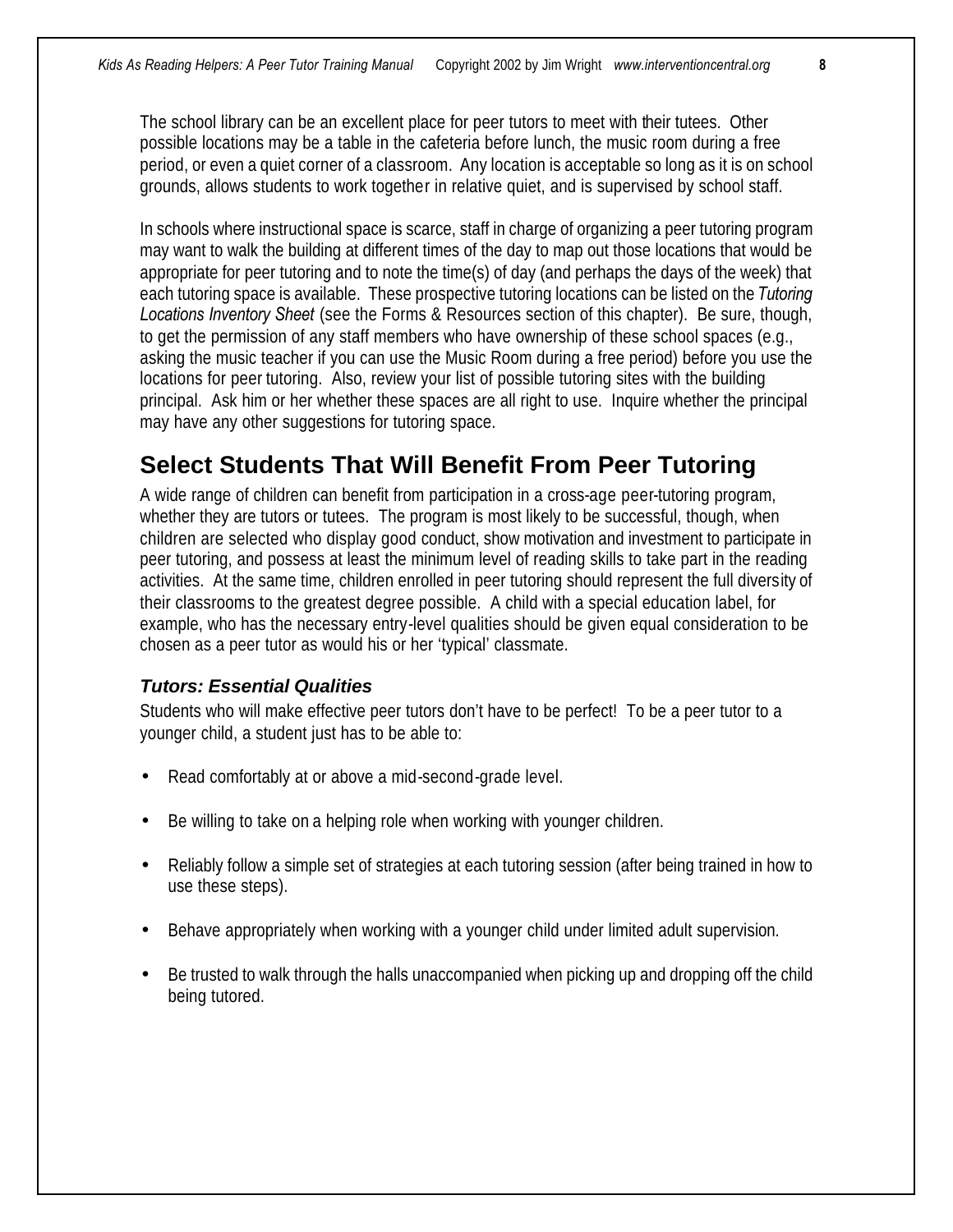#### *Tutees: Essential Qualities*

Children who make gains in peer tutoring are those who need lots of opportunities to read aloud with encouragement, guidance, and feedback from a competent reader. To be a good candidate to be tutored by an older peer, the younger child has to be able to:

- Read instructionally at or above a mid-first grade level.
- Read aloud in the presence of the peer tutor and accept corrective feedback from the tutor.
- Behave appropriately and follow the directions of an older student under limited adult supervision.
- Accompany the tutor to and from the tutoring session in an orderly manner.

#### *Helping Teachers to Select Appropriate Peer Tutors & Tutees*

As the program supervisor, you can guide teachers to choose those children from their classrooms who are likely to make the most suitable tutors or tutees. Ideally, you or another program representative should provide a brief initial workshop or inservice to provide an overview of the peer tutoring program.

Such a presentation could be presented to small groups of teachers or to an entire faculty. It might include a description of:

- The goals of peer tutoring
- Selection criteria for tutors and tutees
- Elements of peer tutor training
- A 'typical' peer tutoring session
- Methods used to monitor student program in peer tutoring
- Teacher, student, and program supervisor responsibilities in the program.

You will probably want to follow up a presentation on peer tutoring by putting letters in teachers' mailboxes to encourage them to nominate children from their classrooms as tutors or tutees. (See the *Tutors: Teacher Nomination Letter* and the *Tutees: Teacher Nomination Letter* in the Forms section of this chapter for ideas on how to write your teacher contact letters.) The teacher letter should explain the goals and structures of the peer-tutoring program and also list the 'essential qualities' that children who are nominated for the program should have to be successful.

Once you have collected student-nomination lists from teachers, you will take student names from those lists to assemble a roster of students to serve as tutors and tutees. At this early stage, you should select several more student names (particularly as potential tutors) than you may have program slots available. You will want these extra names because several students may eventually drop off of your list for various reasons (e.g., because parents failed to sign permission forms to allow them to participate.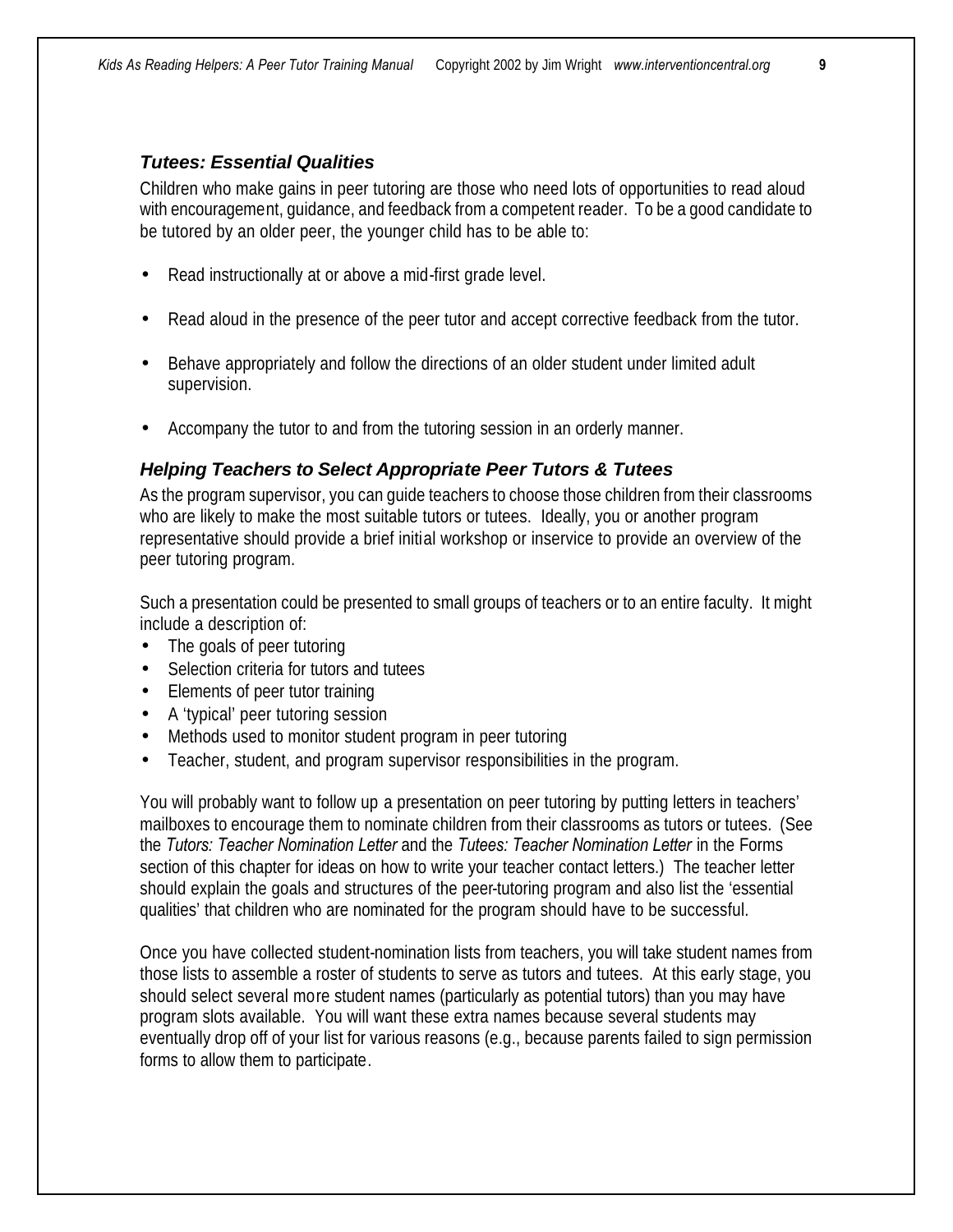Next, give teachers the names of those students from their classrooms that you would like to enroll in your peer-tutoring program. (See the *Tutors: Teacher Notification Letter* and the *Tutees: Teacher Notification Letter* in the Forms section of this chapter for models.)

#### *Getting Parent Permissions*

Because peer tutoring can represent a substantial modification of a student's instructional day, parents should be notified that their child has been selected to be a peer tutor or tutee. It is also a very good idea to require that the parent give written permission before the child can be formally enrolled in a peer-tutoring program. (See the *Tutors: Parent Permission Letter* and the *Tutees: Parent Permission Letter* in the Forms section of the chapter for models.)

Do not be surprised if several parents call you to ask for more information about the peer-tutoring program. Even after you have explained the program to them, one or more parents may decline to allow their child to participate. This is their right. Schools should never pressure parents to include their children in any optional program about which they may have reservations.

# **Collect Baseline Curriculum-Based Measurement Data for All Tutoring Participants**

A school cannot judge whether peer tutoring has been effective in helping a student to become a better reader unless it first collects baseline information about how well the student reads *prior* to starting the tutoring. Therefore, you should collect a minimum of 3 curriculum-based measurement (CBM) reading datapoints for each child enrolled in peer tutoring (both tutors and tutees) before the program begins. Each of the three observations should be collected on different days. If necessary, a survey-level CBM assessment should be completed on a child first to determine the optimal level to monitor during tutoring. NOTE: CBM data should not be collected on children until parent permissions are received. For a free online manual on the use of CBM as an academic assessment tool, see Wright (2000).

# **References**

Wright, J. (1992). *Curriculum-based measurement: A manual for teachers*. Available online at: *http://www.jimwrightonline.com/pdfdocs/cbmManual.pdf*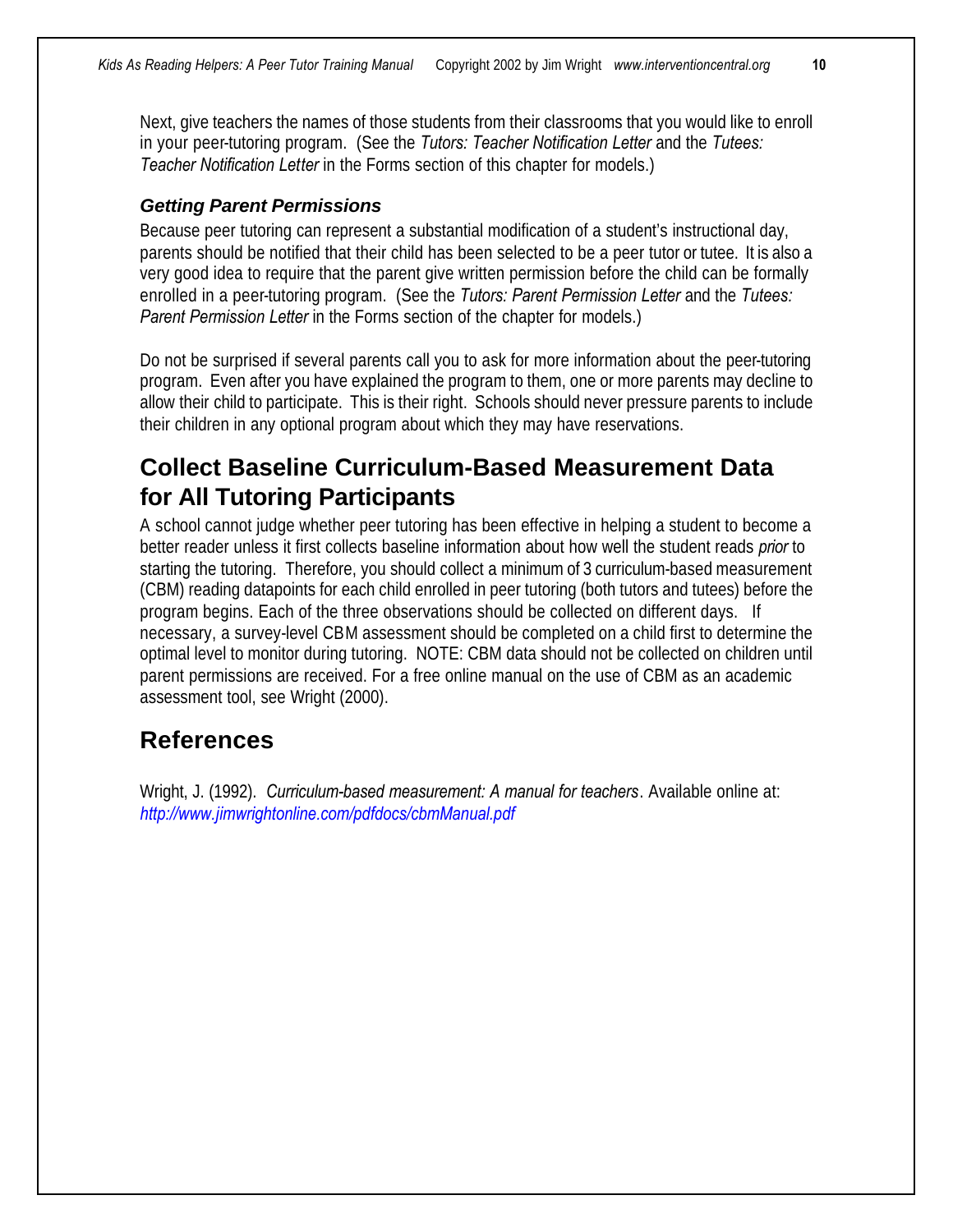# **Forms & Resources: Chapter 2/Assembling the Pieces**

# *Peer Tutoring: Assembling the Pieces Checklist*

Use this checklist to ensure that you have covered important steps in preparing your school to start a peer-tutoring program:

- <sup>q</sup> **Teachers and school administration have been given an overview of the peer-tutoring program.** Staff and administration understand in general terms how peer tutoring in reading will benefit both tutor and tutee, what training students will require to be peer tutors, when the program is likely to start, what typical activities students will engage in during peer tutoring, and how much time per week tutors and tutees will need to spend tutoring.
- <sup>q</sup> **Staff understand their specific responsibilities to support peer tutoring.** The peer tutoring program supervisor, school administration and teachers of tutors and tutees all know what they are expected to do to support peer tutoring in the school.
- <sup>q</sup> **A system has been created to collect and store peer tutoring records and information.**  The program supervisor has devised a method (e.g., binder, file drawer) to store information about the peer-tutoring program in a centrally located, secure setting.
- <sup>q</sup> **The school has inventoried locations throughout the school that are suitable and available for peer tutoring.** Staff and administration understand in general terms how peer tutoring in reading will benefit both tutor and tutee, what training students will require to be peer tutors, when the program is likely to start, and how much time per week tutors and tutees will need to spend in tutoring sessions.
- <sup>q</sup> **Teachers have been requested to nominate students from their rooms to serve as peer tutors or receive tutoring.** Teachers of older students receive letters asking them to nominate children to be peer tutors. Teachers of younger students receive letters requesting the names of children who should receive peer tutoring. The letters explain the essential qualities that peer tutors/tutees should have.
- □ Once teacher nominations are received, the program supervisor selects those children **who will be tutors or tutees. Teachers are notified.** The program supervisor sifts through names submitted by teachers to choose the final list of those students that will be trained as tutors or be tutees. Teachers are notified of the names of those students from their room who have been selected.
- □ Before the tutoring program begins, parent permissions are secured for all prospective **tutors and tutees.** Letters are sent home to parents of children chosen to be tutors or tutees. The letters briefly explain the benefits of the peer-tutoring program and include a parent permission form. NOTE: No student can participate in any capacity in the tutoring program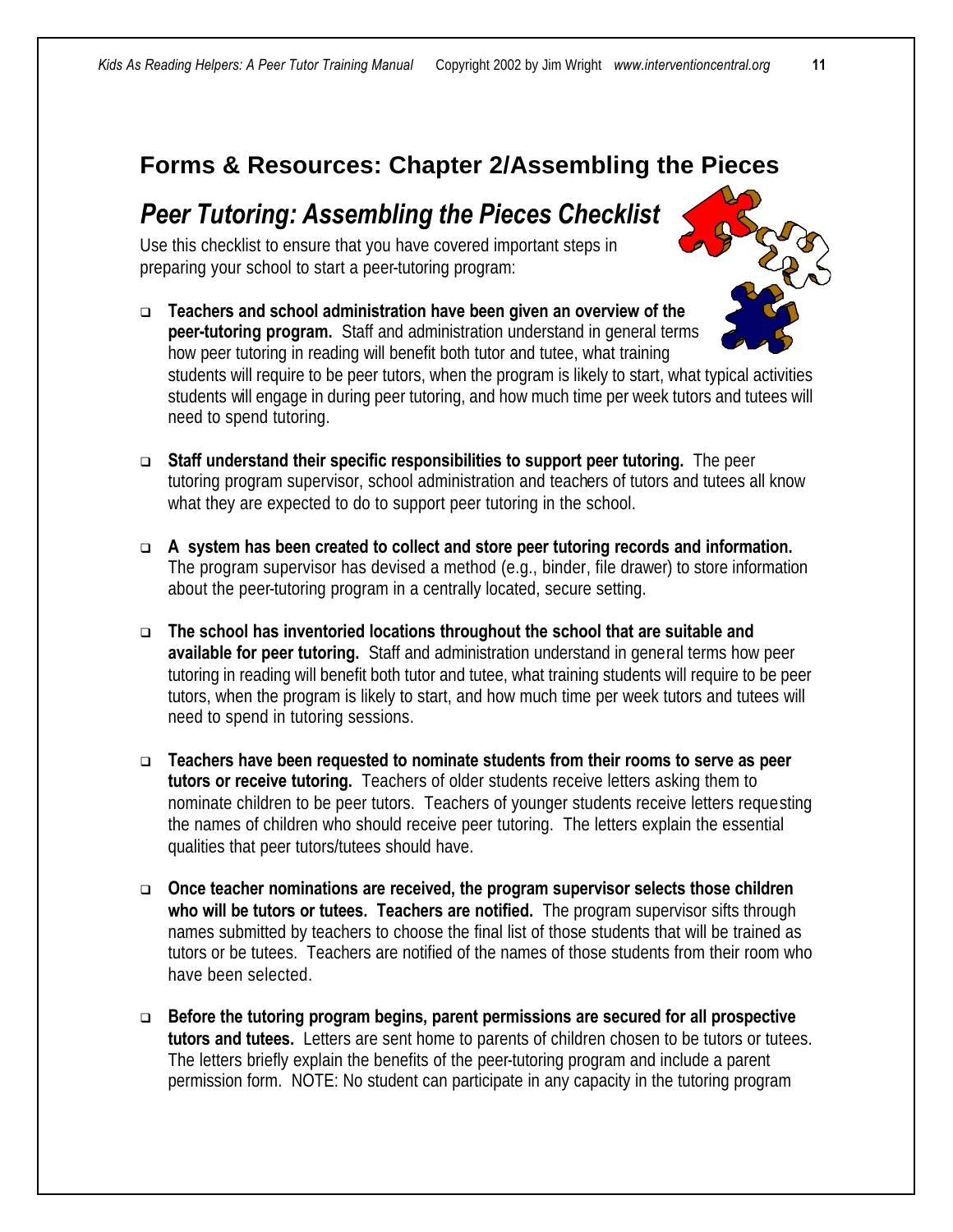until his or her parent(s) have signed the permission form.

□ Baseline curriculum-based measurement (CBM) oral reading fluency information is **collected for all tutors and tutees prior to the start of the program.** A minimum of 3 CBM reading datapoints are collected for each child enrolled in peer tutoring (both tutors and tutees) before the program begins. Each of the three observations should be collected on different days. If necessary, a survey-level assessment is completed on a child first to determine the optimal level to monitor during tutoring. NOTE: CBM data should not be collected on children until parent permissions are received.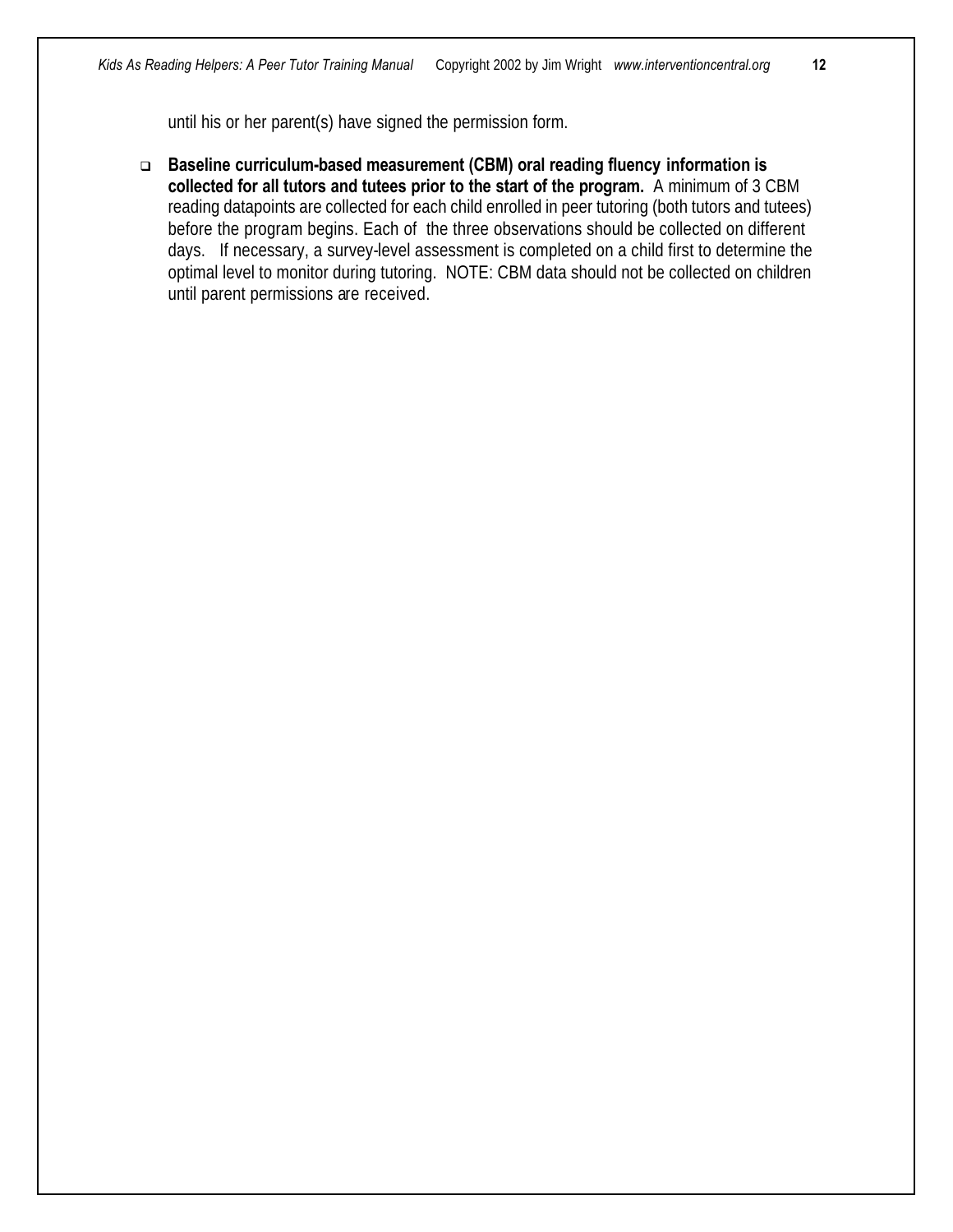# *Tutoring Locations Inventory Sheet*

**Directions:** Walk through your school building at several different times/days and note any spaces or locations suitable for tutoring that might be free. Note those spaces on this 'space inventory' sheet.

*Reminder:* Tutoring spaces should permit students to work without major distractions or interruptions under the general supervision of one or more adults. An example of a very suitable tutoring location that meets these guidelines would probably be the school library.

| Room Name /<br>Location | Description | Time(s)<br>Available | <b>Contact Person</b> |
|-------------------------|-------------|----------------------|-----------------------|
|                         |             |                      |                       |
|                         |             |                      |                       |
|                         |             |                      |                       |
|                         |             |                      |                       |
|                         |             |                      |                       |
|                         |             |                      |                       |
|                         |             |                      |                       |
|                         |             |                      |                       |
|                         |             |                      |                       |
|                         |             |                      |                       |
|                         |             |                      |                       |
|                         |             |                      |                       |
|                         |             |                      |                       |
|                         |             |                      |                       |
|                         |             |                      |                       |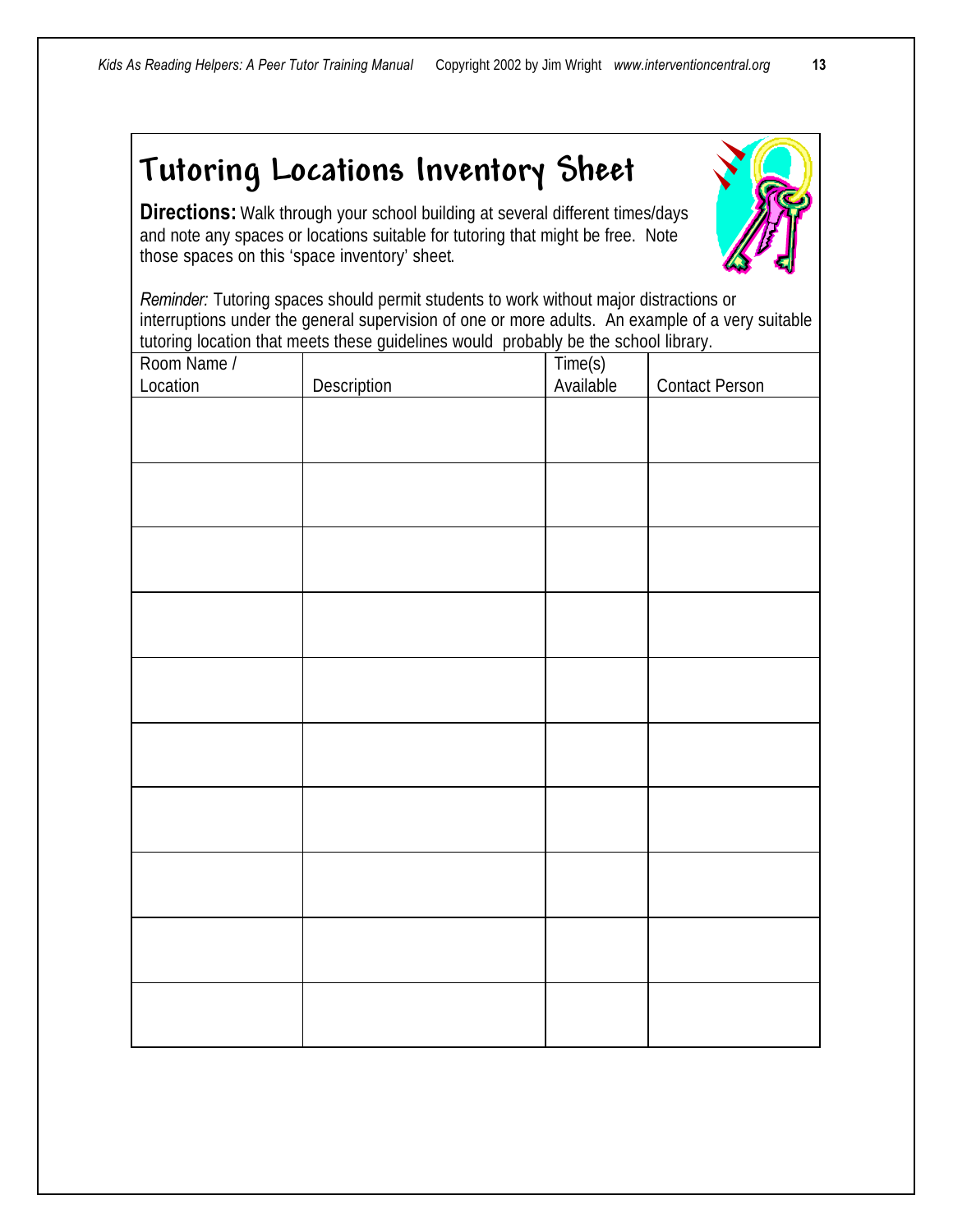## *Tutors: Teacher Nomination Letter <DATE>*



Dear <TEACHER NAME>:

We are starting a peer-tutoring program at <SCHOOL NAME>. In this program, older students will tutor younger children in reading. These peer tutors will be trained to listen to the younger student read aloud, to correct reading mistakes, and to praise the younger reader for trying his or her best.

We would like to train selected students from your classroom to be peer tutors. Research shows that children who serve as peer tutors often achieve significant reading gains themselves. They also have a valuable opportunity to practice helping skills with younger children.

Students who will make good peer tutors don't have to be perfect! To be a peer tutor to a younger child, a student just has to be able to:

- Read comfortably at or above a mid-second-grade level.
- Be willing to take on a helping role when working with younger children.
- Reliably follow a simple set of strategies at each tutoring session (after being trained in how to use these steps).
- Behave appropriately when working with a younger child under limited adult supervision.
- Be trusted to walk through the halls unaccompanied when picking up and dropping off the child being tutored.

If you have children from your class that you believe would be good peer tutors, please write their names on the attached sheet and leave it in my mailbox in the main office. After I receive the list, I will contact you to set up a time to train these peer tutors.

Thank you,

<YOUR NAME>, <YOUR TITLE>, Supervisor Peer Tutoring Program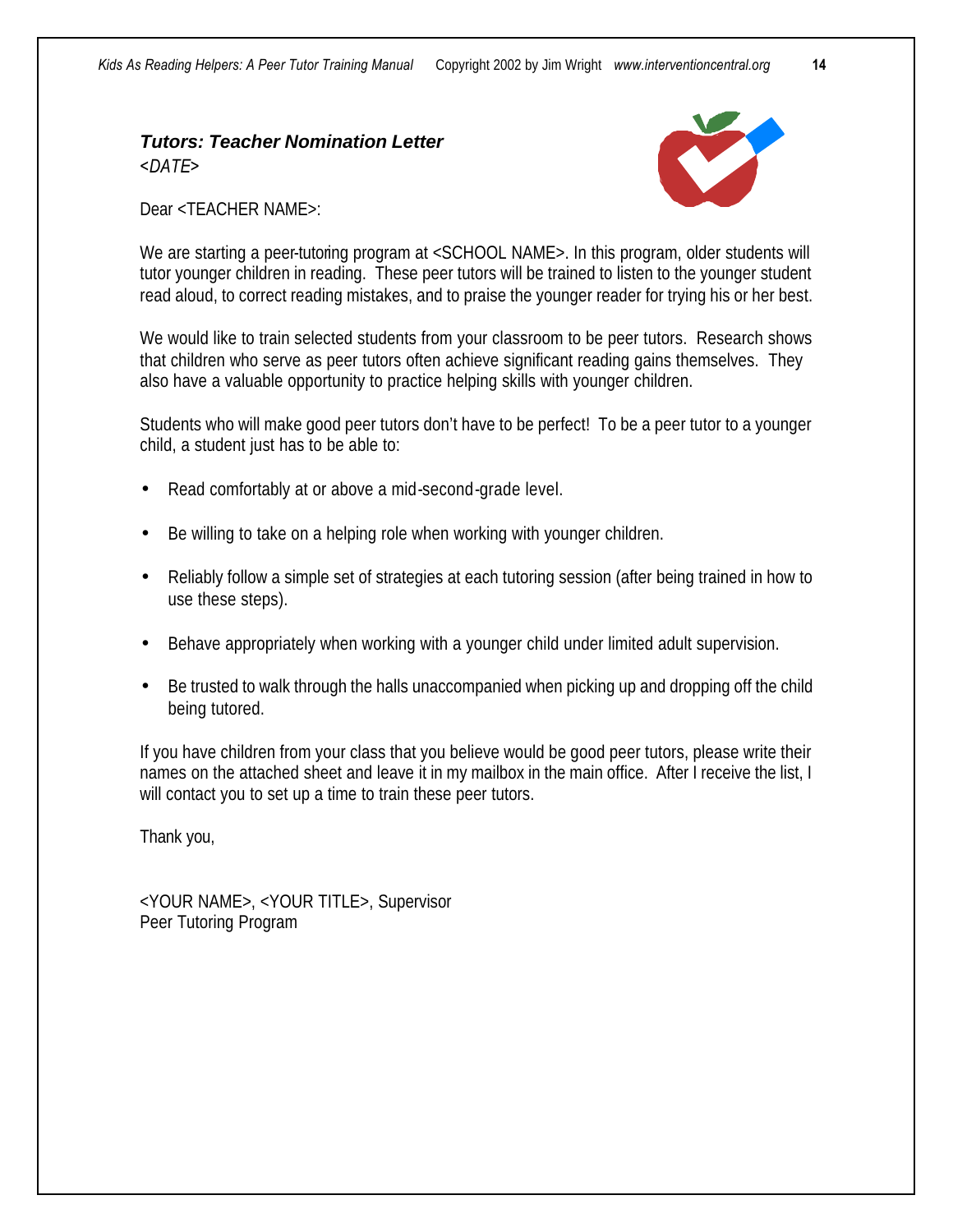*Kids As Reading Helpers: A Peer Tutor Training Manual* Copyright 2002 by Jim Wright *www.interventioncentral.org* **15**

Return to: \_\_\_\_\_\_\_\_\_\_\_\_\_\_\_\_\_\_\_\_\_\_\_\_\_\_\_\_\_\_\_\_\_\_\_\_\_\_\_\_\_\_\_\_\_\_\_\_\_\_\_\_\_\_

# *Peer Tutor Nomination Form*



Teacher \_\_\_\_\_\_\_\_\_\_\_\_\_\_\_\_\_\_\_\_\_\_\_\_\_\_\_\_ Classroom \_\_\_\_\_\_\_\_\_\_\_\_\_\_\_\_\_\_\_ Date \_\_\_\_\_\_\_\_\_\_\_\_\_\_\_

Please list below students from your room that you would like to nominate to be peer tutors. If possible, list students in descending order, with those that you would *most* like to see selected as tutors appearing at or near the top of the page. *To be a peer tutor to a* 

| 1.             | To be a peer tutor to a<br>younger child, a student<br>should be able to:                                                                |
|----------------|------------------------------------------------------------------------------------------------------------------------------------------|
| 2.             | Read comfortably at<br>or above a mid-<br>second-grade level.                                                                            |
| 3.             | Be willing to take on<br>a helping role when<br>working with                                                                             |
| 4.             | younger children.                                                                                                                        |
| 5.<br>6.       | Reliably follow a<br>simple set of<br>strategies at each<br>tutoring session<br>(after being trained<br>in how to use these<br>steps).   |
| 7 <sub>1</sub> | Behave                                                                                                                                   |
| 8.             | appropriately when<br>working with a<br>younger child under<br>limited adult                                                             |
| 9.             | supervision.                                                                                                                             |
|                | Be trusted to walk<br>$\bullet$<br>through the halls<br>unaccompanied<br>when picking up and<br>dropping off the child<br>being tutored. |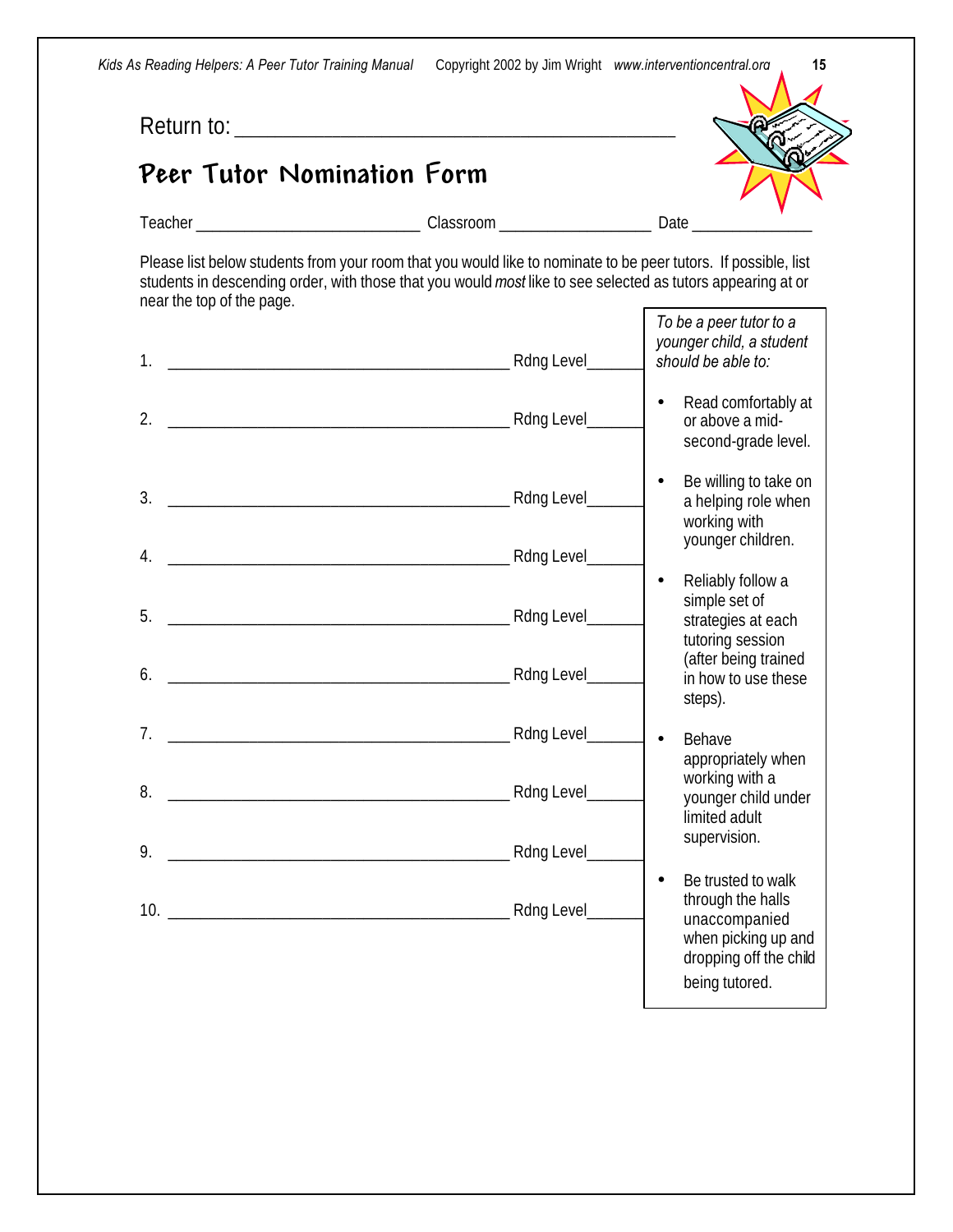## *Tutees: Teacher Nomination Letter <DATE>*

Dear <TEACHER NAME>:

We are starting a peer-tutoring program at <SCHOOL NAME>. In this program, older students will tutor younger children in reading. These peer tutors will be trained to listen to the younger student read aloud, to correct reading mistakes, and to praise the younger reader for trying his or her best.

We would like to sign children from your room up to be tutored by older students. Research shows that children who receive peer tutoring are able to strengthen their reading skills. They can also gain confidence as independent readers.

Almost any student can benefit from peer tutoring. To be a good candidate for tutoring, a child just has to be able to:

- Read instructionally at or above a mid-first grade level.
- Read aloud in the presence of the peer tutor and accept corrective feedback from the tutor.
- Behave appropriately and follow the directions of an older student under limited adult supervision.
- Accompany the tutor to and from the tutoring session in an orderly manner.

If you have children from your room that you believe would benefit from peer tutoring, please write their names on the attached sheet and leave it in my mailbox in the main office. After I receive the list, I will contact you to let you know which students we can include in the peer tutoring program and when tutoring sessions will begin.

Thank you,

<YOUR NAME>, <YOUR TITLE>, Supervisor Peer Tutoring Program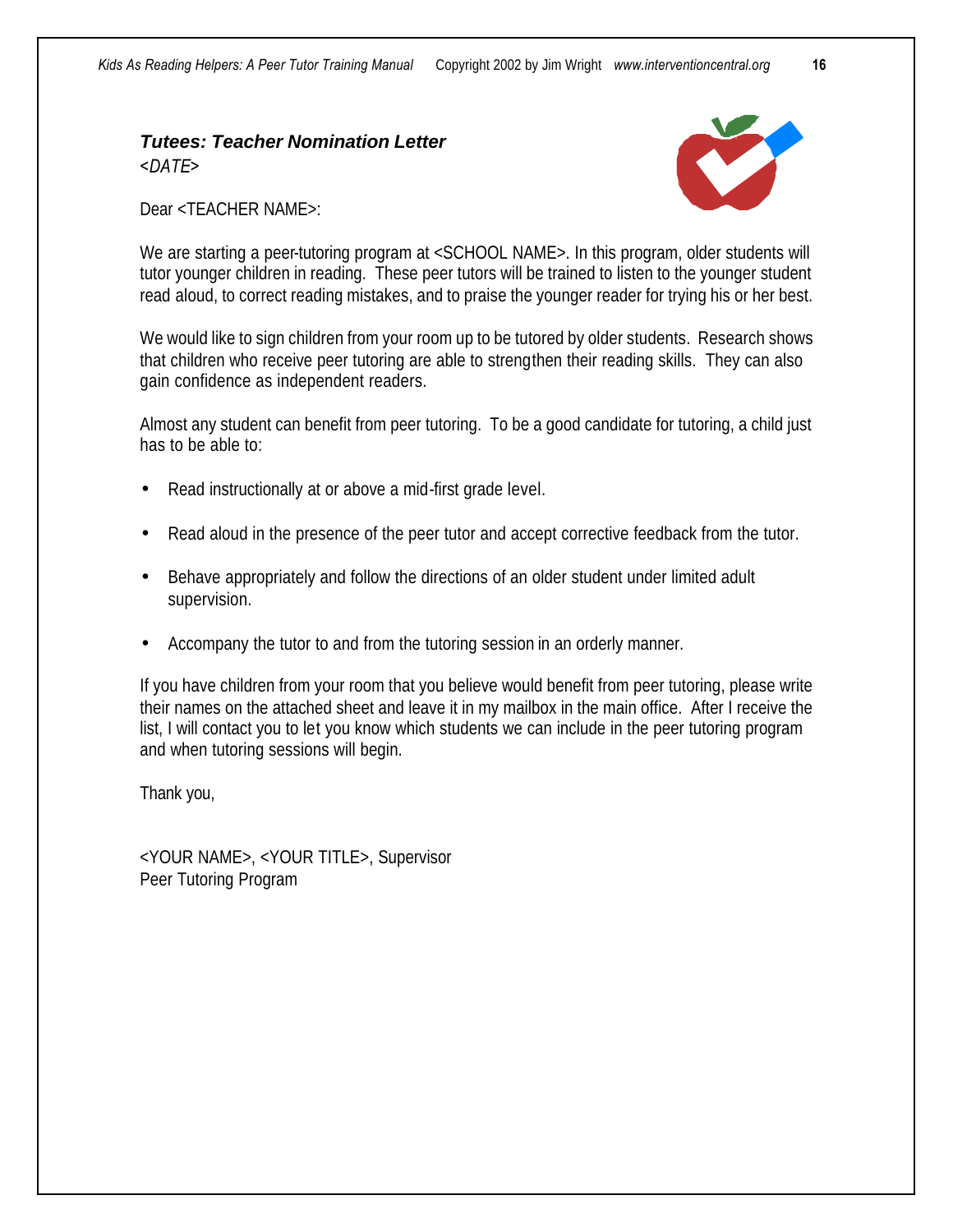*Kids As Reading Helpers: A Peer Tutor Training Manual* Copyright 2002 by Jim Wright *www.int* 

Return to: \_\_\_\_\_\_\_\_\_\_\_\_\_\_\_\_\_\_\_\_\_\_\_\_\_\_\_\_\_\_\_\_\_\_\_\_\_\_\_\_\_\_\_\_\_\_\_\_\_\_\_\_

# *Peer Tutee Nomination Form*



Teacher \_\_\_\_\_\_\_\_\_\_\_\_\_\_\_\_\_\_\_\_\_\_\_\_\_\_\_\_ Classroom \_\_\_\_\_\_\_\_\_\_\_\_\_\_\_\_\_\_\_ Date \_\_\_\_\_\_\_\_\_\_\_\_\_\_\_

Please list below students from your room that you would like to receive peer tutoring in reading. If possible, list students in descending order, with those that you would *most* like tutored appearing at or near the top of the page.

| 1 <sub>1</sub> |                | To be a good<br>candidate for tutoring,<br>a child should be able<br>to:              |
|----------------|----------------|---------------------------------------------------------------------------------------|
| 2.             |                | Read                                                                                  |
| 3.             |                | $\bullet$<br>instructionally at<br>or above a mid-<br>first grade level.              |
| 4.             |                | Read aloud in the<br>$\bullet$                                                        |
| 5.             |                | presence of the<br>peer tutor and<br>accept corrective<br>feedback from the<br>tutor. |
| 6.             |                | Behave<br>$\bullet$                                                                   |
| 7 <sub>1</sub> | Rdng Level_    | appropriately and<br>follow the<br>directions of an<br>older student                  |
| 8.             |                | under limited adult<br>supervision.                                                   |
| 9.             | Rdng Level_    | Accompany the<br>$\bullet$<br>tutor to and from<br>the tutoring                       |
|                | Rdng Level____ | session in an<br>orderly manner.                                                      |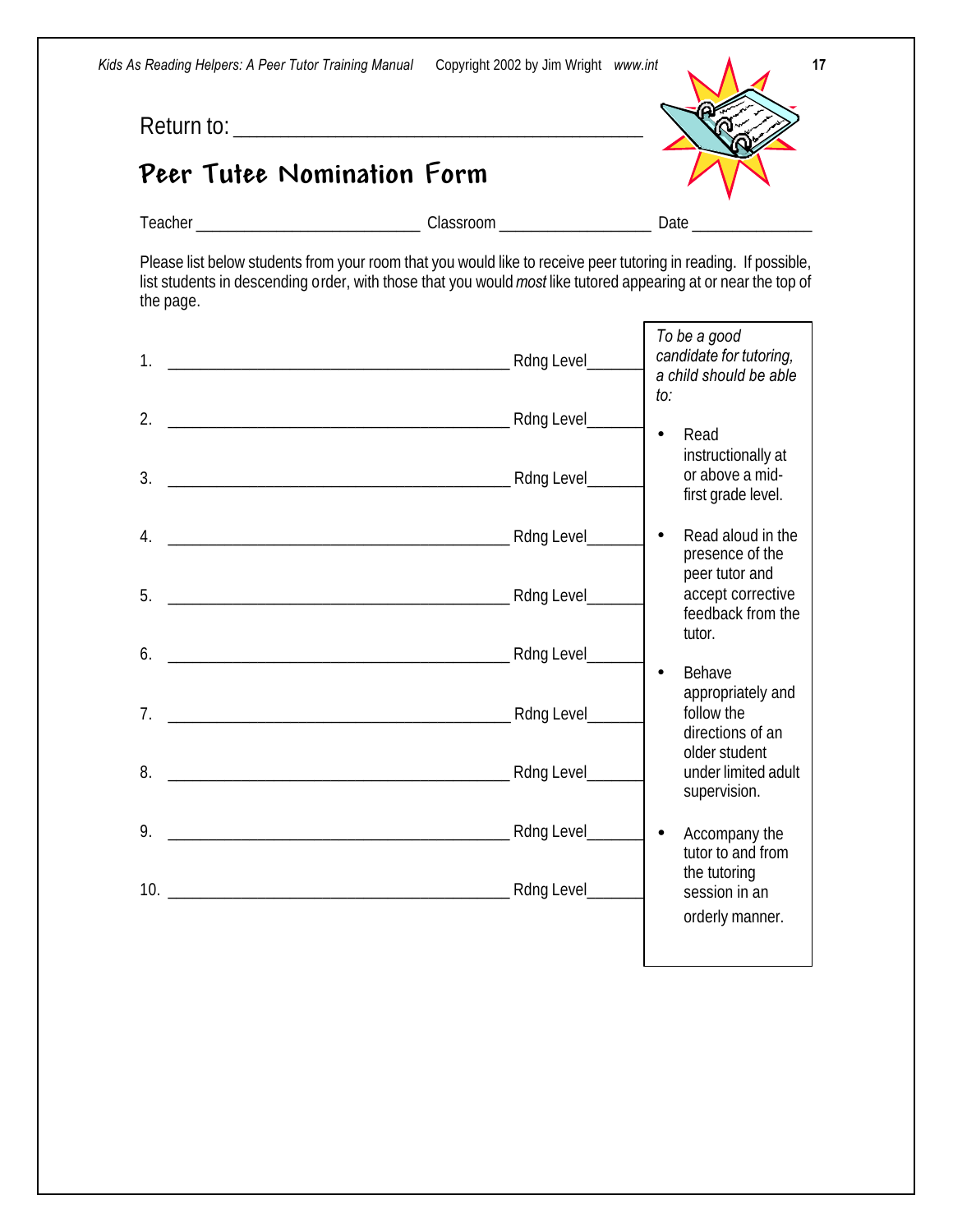## *Tutors: Teacher Acceptance Letter <DATE>*

Dear <TEACHER NAME>:



You recently nominated several students from your room to be trained as peer tutors. At the bottom of this page you will find the names of those students that we were able to accept as peer tutors at the present time. Please note that:

- Students on this list must have signed parent permission forms before we can train them as peer tutors. I will be sending permission forms home to parents and will let you know when I have received those signed forms back.
- Once I have received the signed parent permissions, I will contact you to schedule times to train your students as peer tutors. The training will take 4-5 sessions of about 30 minutes each.
- When the peer-tutoring program begins, tutors from your room will start tutoring younger children 2-3 times per week for 20-30 minutes each session. I will coordinate your tutors' schedules with you so that they do not miss important instruction when they are out of the room for tutoring.

I will keep in touch with you to let you know when we are ready to start training your peer tutors.

Thank you for your help!

**Sincerely** 

<YOUR NAME>, <YOUR TITLE>, Supervisor Peer Tutoring Program

Peer Tutors (Awaiting Parent Permissions)

| 1. |  |
|----|--|
|    |  |
|    |  |
|    |  |
| 3. |  |
|    |  |
| 4. |  |
|    |  |
| 5. |  |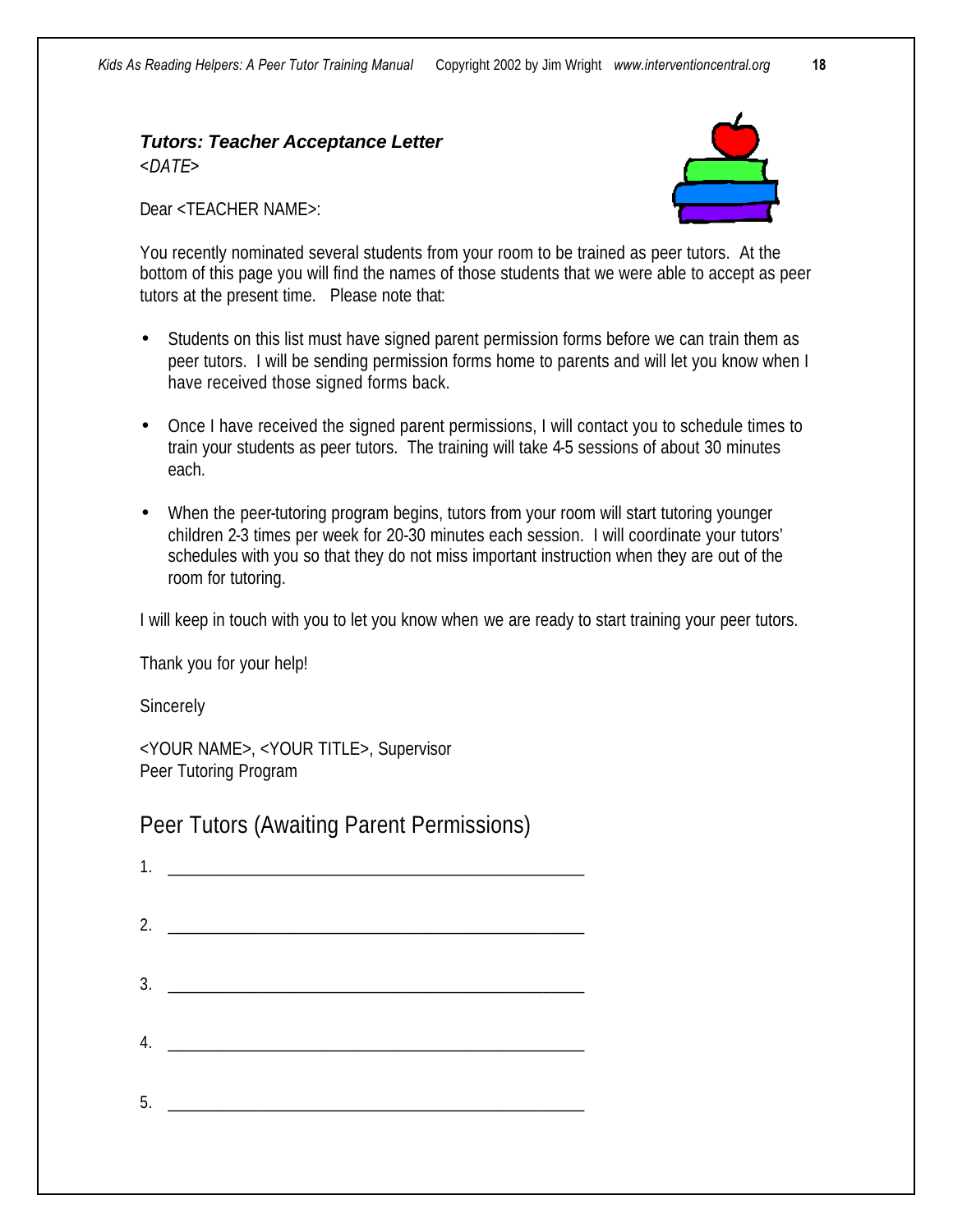## *Tutees: Teacher Acceptance Letter <DATE>*

Dear <TEACHER NAME>:



You recently nominated several students from your room to be tutored in reading by older students (peer tutors). At the bottom of this page you will find the names of those students that we were able to accept to be tutored at the present time. Please note that:

- Students on this list must have signed parent permission forms before they can start peer tutoring. I will be sending permission forms home to parents and will let you know when I have received those signed forms back.
- Once I have received the signed parent permissions, I will contact you to schedule times that your students can receive tutoring. When the tutoring begins, children on this list will receive tutoring 2-3 times per week for 20-30 minutes each session. I will coordinate your tutees' schedules with you so that they do not miss important instruction when they are out of the room for tutoring.

I will keep in touch with you to let you know when we are ready to start the peer tutoring for your students.

Thank you for your help!

**Sincerely** 

<YOUR NAME>, <YOUR TITLE>, Supervisor Peer Tutoring Program

Peer Tutees (Awaiting Parent Permissions)

| 4. |  |
|----|--|
|    |  |
| 5. |  |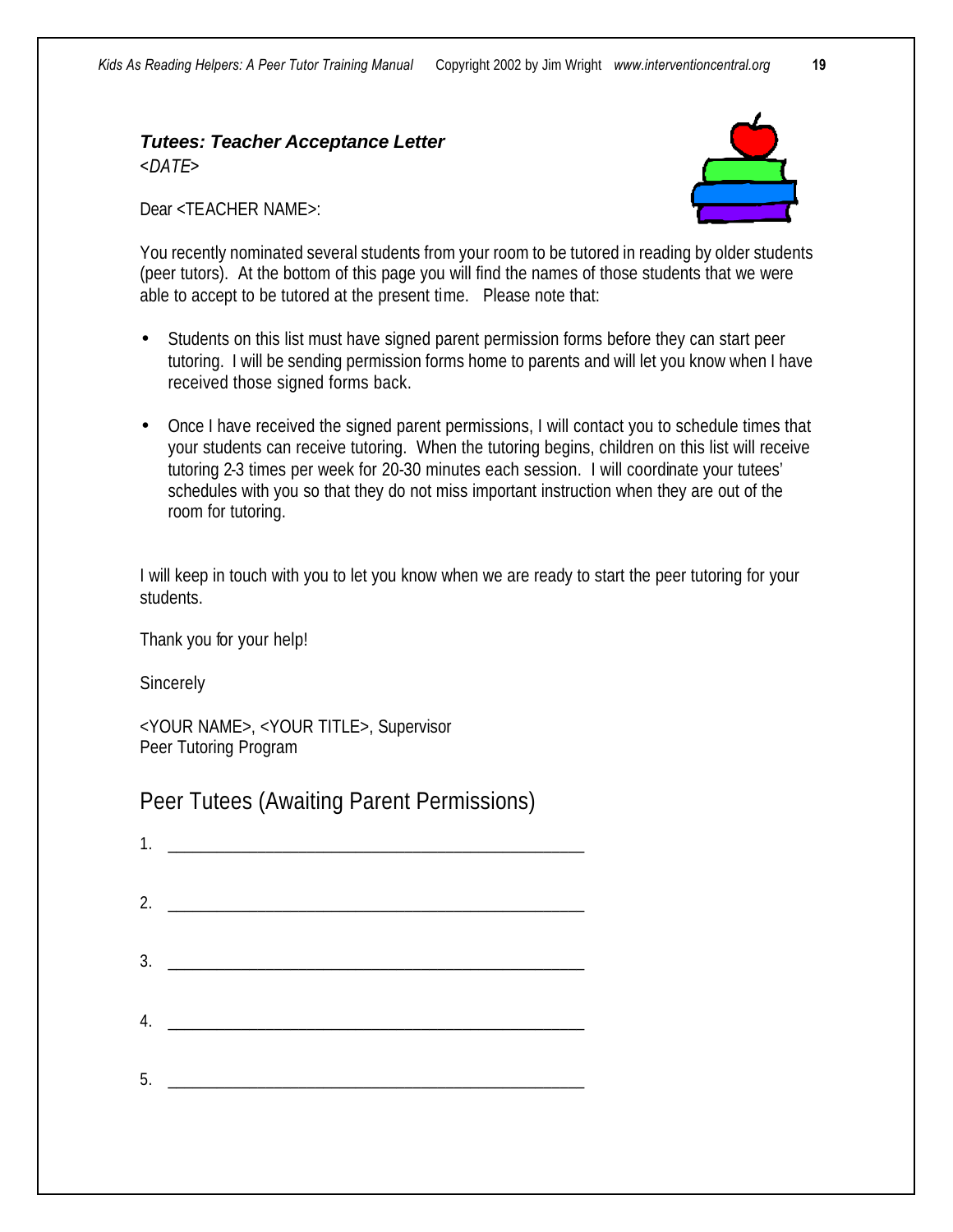#### *Tutors: Parent Permission Letter <SCHOOL ADDRESS> <DATE>*

Dear Parent:

Our school would like to have your child, \_\_\_\_\_\_\_\_\_\_\_\_\_\_\_\_\_\_\_, become a peer tutor in a program in reading at <SCHOOL NAME>. This tutoring program gives children at our school extra opportunities to practice their reading skills. Your child's teacher selected your child as someone in the class who would be an excellent reading tutor.

If you agree to let your child participate in this tutoring program, you child will work individually as a reading tutor with a younger student from our school. As a peer tutor, your child will listen to the younger student read aloud, will correct the student's reading mistakes, and will praise the younger reader for trying his or her best.

- Before the tutoring starts, staff at our school will train your child to be a reading tutor.
- Tutoring sessions will take place 2-3 times per week during school hours and will be supervised by adults.
- Each session will last about 20-30 minutes.
- Tutoring sessions will be scheduled so that your child does not miss important classwork.

We need your permission in order to allow your child to be a reading tutor. If you would like your child to participate, please sign your name at the bottom of this form, date it, and return the form to me in the enclosed envelope. If you have any questions about this peer-tutoring program or would like to discuss it further, please feel free to call me at *< PHONE NUMBER>.*

Sincerely,

<YOUR NAME>, <YOUR TITLE>, Supervisor Peer Tutoring Program

*Parent Permission for Student to Serve as Peer Tutor* Yes, I agree to have my child, the same of the state of the state of the state of the state of the state of the state of the state of the state of the state of the state of the state of the state of the state of the state peer-tutoring program in reading at <SCHOOL NAME>.

Parent Name (please print) Parent Signature Parent Signature Date

\_\_\_\_\_\_\_\_\_\_\_\_\_\_\_\_\_\_\_\_\_\_\_\_\_\_\_\_\_\_ \_\_\_\_\_\_\_\_\_\_\_\_\_\_\_\_\_\_\_\_\_\_\_\_\_\_ \_\_\_\_\_\_\_\_\_